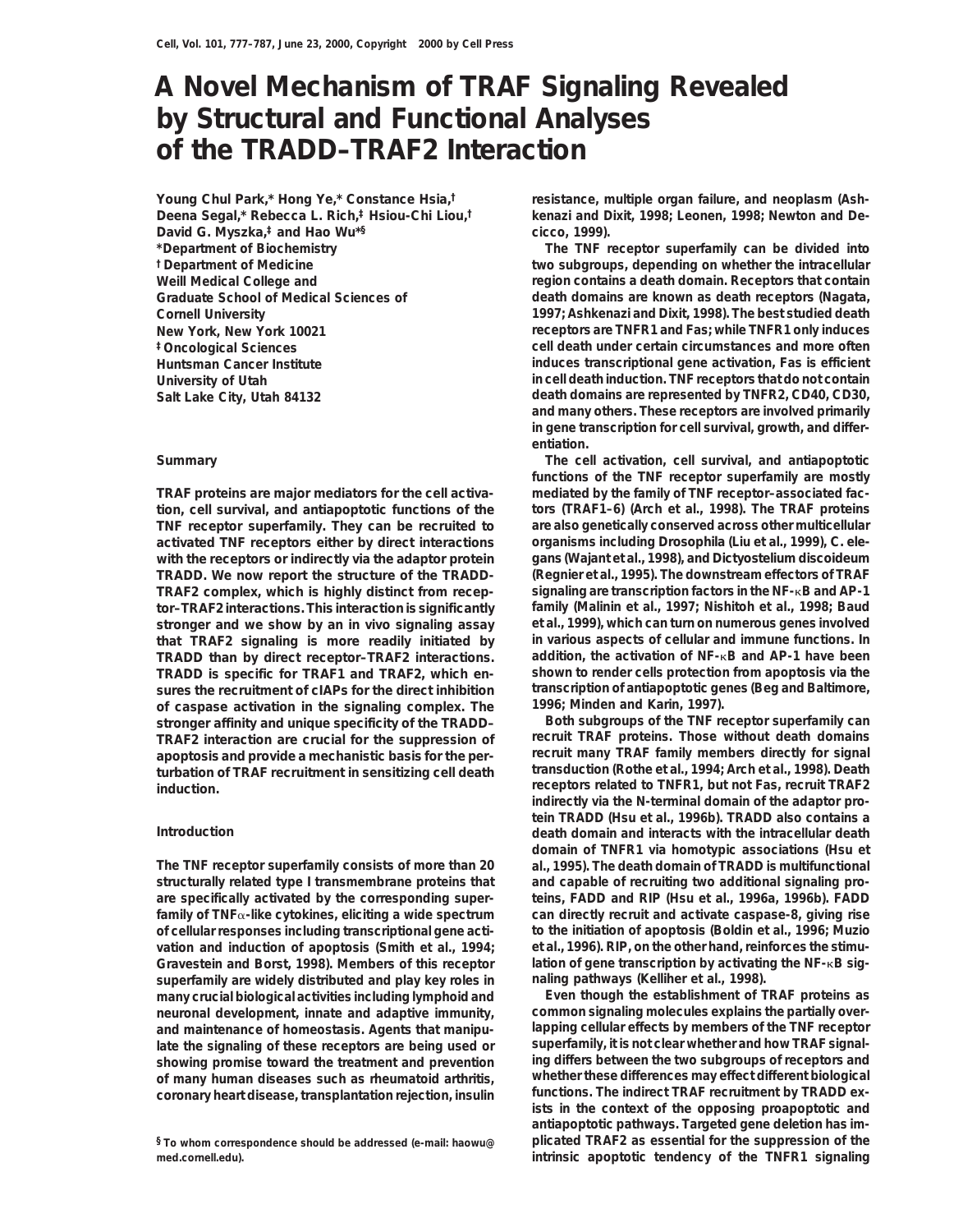**complex (Yeh et al., 1997), but the precise mechanism of the cap and its coiled-coil domain as the stalk (Park et this function has not been well established. In addition, al., 1999). Each TRADD-N contacts one protomer of the there appear to be differences in the abilities of different TRAF domain only. The binding is at the** b **sandwich TNF receptors in responding to soluble versus cell- domain, away from the coiled-coil domain. This interacbound forms of ligands. tion of TRADD-N with the TRAF domain at the upper**

**tion with further biological experiments, to expand our the mushroom (Figure 1B). The 3-fold axis of the comunderstanding on this complex network of TRAF signal- plex coincides with the crystallographic 3-fold axis in ing. By determining the crystal structure of the complex the crystal, suggesting that the complex obeys near between the N-terminal domain of TRADD (TRADD-N) perfect symmetry in solution. and the TRAF domain of TRAF2, we reveal a novel mode The TRADD-TRAF2 complex can be placed in the of interaction mediated by a relatively extensive protein– large postreceptor signaling complex of TNFR1 and protein interface. This is distinct from the linear motif– used to suggest the relative locations and proximities mediated receptor–TRAF2 interactions shown earlier by of the signaling molecules (Figure 1D). The carboxyl us and others (McWhirter et al., 1999; Park et al., 1999; terminus of TRADD-N projects up and away from the Ye et al., 1999). We further show by characterizing the TRADD-TRAF2 complex when viewed in the orientation native and mutant TRADD–TRAF2 interactions using shown in Figure 1B. The direction of the projection is biosensor measurements that this novel form of TRADD– likely to indicate the possible location of the carboxy-TRAF2 interaction confers significantly higher affinity terminal death domain of TRADD, which directly binds and distinct specificity in comparison with receptor– the intracellular death domain of TNFR1. This fixes the TRAF2 interactions. The higher affinity of the TRADD– orientation of the complex relative to the cellular mem-TRAF2 interaction suggests that TRADD is a stronger brane (Figures 1B and 1D). The death domain of TRADD inducer of TRAF2 signaling, which we further confirm is the central platform for recruiting other intracellular experimentally in vivo. This affinity difference also pro- signaling molecules such as FADD for caspase-8 bindvides a structural basis for the different avidity require- ing and activation and RIP for NF-**k**B activation. The ments of direct TRAF signaling versus TRADD-mediated amino-terminal effector domain of TRAF2 would also TRAF signaling. In contrast with the rather promiscuous locate more intracellularly for engaging those molecules interactions of receptors with many members of the required for JNK and NF-**k**B activation. More impor-TRAF family, we show that TRADD is specific for TRAF1 tantly, the coiled-coil domain of TRAF2, which is responand TRAF2. This specificity of TRADD suggests a more sible for its interaction with cIAPs, would likely situate prominent role of the cellular caspase inhibitors cIAPs close to the FADD-recruited caspase-8 in this signaling for the immediate inhibition of caspase activation in the complex. multifunctional signaling complex of TNFR1, as cIAPs are constitutively associated with these two TRAF pro- The Bipartite TRADD-TRAF2 Interaction Occupies teins only. Therefore, any perturbation on TRAF-medi- a Similar Surface of TRAF2 but Bears No ated recruitment of cIAPs to the TNFR1 signaling com- Resemblance to Receptor-TRAF2 Interactions plex may sensitize TNFR1-induced apoptosis. We show The interface between TRADD-N and the TRAF domain that the high affinity, and perhaps the specificity, of the of TRAF2 possesses dual "ridge into groove" contacts,**

Crystal structure of the complex between TRADD-N and and a surface depression of TRAF2 presented by strand **the TRAF domain of TRAF2 was determined at 2.0 A˚** b**6 and the following loop. This hydrophilic interface is resolution using multiwavelength anomalous diffraction rich in hydrogen bonds and salt bridges. In addition, of the selenomethionyl crystal. TRADD-N folds into an there are many water-mediated interactions in this re-** $\alpha$ - $\beta$  sandwich with a four-stranded  $\beta$  sheet and six  $\alpha$  gion and the boundary between regions I and II. **helices, each forming one layer of the structure (Figure The protein–protein interface of the TRADD–TRAF2 1A). The basic polypeptide topology of TRADD-N has interaction occupies a similar surface at the edge of the been observed in other protein structures (Orengo and** b **sandwich of TRAF2 in comparison with receptor– Thornton, 1993). However, TRADD-N shares no recog- TRAF2 interactions determined previously (McWhirter nizable sequence homology to any known structures et al., 1999; Park et al., 1999; Ye et al., 1999). This indiand is much more elaborate with only approximately cates the competitive nature of direct and indirect half of its residues superimposable with its structural TRAF2 recruitment by the TNF receptor superfamily.**

symmetry to the stoichiometrically bound TRADD-N six different receptor–TRAF2 complexes, the receptor **(Figures 1B and 1C). The TRAF domain of TRAF2 has peptides exhibit an extended main chain conformation the shape of a mushroom when viewed along a vertically to form an additional strand adjacent to the edge of orientated 3-fold axis, with its** b **sandwich domain as the** b **sandwich of TRAF2 through main chain hydrogen**

**Here, we use structural studies as leads, in conjunc- rim of the mushroom cap adds a wing-like structure to**

# which serve to divide the interface into two partially

**of apoptosis. connected regions (Figure 2). Region I is smaller in surface area but largely hydrophobic. It is mediated by the Results and Discussion exposed shallow face of the** b **sheet of TRADD and a surface protrusion of TRAF2 formed by** b**7, the following Crystal Structure of the TRADD-TRAF2 Complex loop and the connection between** b**3 and** b**4. Region II of and Its Placement in the Postreceptor the interface is mediated by a highly charged prominent Signaling Complex of TNFR1 ridge formed by TRADD residues 143–149 in the EF loop**

**neighbors. here neighbors however, the actual molecular contacts of TRAF2 with The trimeric TRAF domain of TRAF2 imposes a 3-fold TRADD and with receptors are entirely different. In all**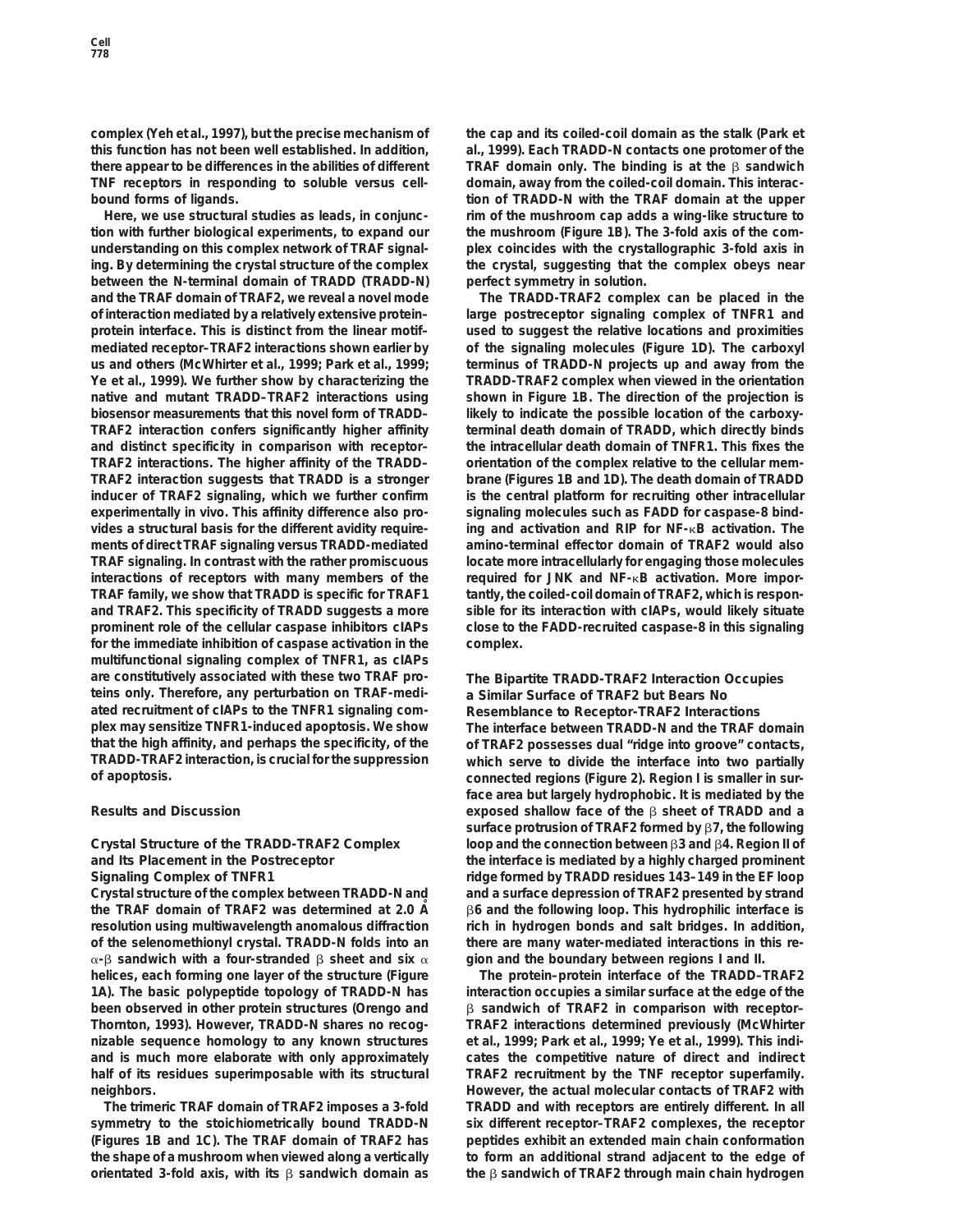

**Figure 1. Structural Overview of TRADD-N and the TRADD-N/TRAF2 Complex**

**(A) Ribbon representation of TRADD-N, showing the two-layer arrangement of the** a**-**b **sandwich. Helices are colored yellow (A-F),** b **strands blue (1–4), and loops green. The** b **sheet is entirely antiparallel and slightly twisted with a strand order of** b**2,** b**3,** b**1, and** b**4. There are two helices each in the** b**1-**b**2 and** b**3-**b**4 cross-over connections while the** b**2-**b**3 connection is hairpin-like. The remaining two helices (E and F) are near the carboxyl terminus of the domain; the loop in between (EF loop) partly covers one end of the exposed face of the** b **sheet. A** single hydrophobic core is present in TRADD-N between the buried face of the  $\beta$  sheet and the opposing  $\alpha$  helices. The closed nature of this **hydrophobic core supports that this domain folds independently of the carboxy-terminal death domain.**

**(B and C) Ribbon representations of the TRADD-N/TRAF2 complex, showing with the 3-fold axis vertical in (B) and into the page in (C). Three molecules of TRADD-N are shown respectively in magenta, red, and yellow. The protomers of the trimeric TRAF domain of TRAF2 are shown respectively in cyan, green, and dark blue. The death domain of TRADD (TRADD-C) is proposed to be locate above the C-terminal helix of TRADD-N in (B).**

**(D) A hypothetical molecular arrangement in the signaling complex of TNFR1 and related death receptors. The cell membrane is represented in yellow. The trimeric TNF**a**, shown by ovals, mediates TNFR1 trimerization. TNFR1 is shown by straight rectangles, while FADD and RIP are shown by bent rectangles. Death domains in TNFR1, TRADD (labeled as TRADD-C), FADD, and RIP are shaded in gray. TRADD-N and the TRAF domain of TRAF2 are highlighted using the same color-coding in (B) and (C). cIAPs (oval shape) are recruited by TRAF2 and shown to inhibit caspase activation by this signaling complex. For clarity, only single molecules of FADD and RIP are shown, even though they are expected to multimerize in the signaling complex.**

**peptide–protein contacts in receptor–TRAF2 interac- based on the relative instability of TRADD-N in its isotions. There are small local conformational adjustments lated state.** in the  $C_{\alpha}$  positions of TRAF2 (0.5–1.0 A) within or imme**diately adjacent to the TRADD binding site, while no significant local conformational changes have been ob- Biosensor Measurements Reveal the Significantly served in the receptor-bound TRAF2 structures. In both Higher Affinity of the TRADD–TRAF2 Interaction, cases, overall structural superpositions between the Contributed Mostly by Hydrophobic Contacts bound and several free TRAF domain structures of To characterize the affinity and the energetic determi-**TRAF2 gave rise to main chain deviations similar with nants of the TRADD-TRAF2 interaction, surface plas**observed variations among different crystal forms of mon resonance biosensor analyses were used to assess**

**bonding interactions. Specific side chain interactions TRAF2. Receptor peptides appear to undergo signifidefine linear TRAF2 binding motifs, which are absent in cant conformational changes upon binding to TRAF2 the TRADD sequence. (Ye and Wu, 2000). We suspect that TRADD-N (espe-The interaction between TRADD and TRAF2 buries a cially the EF loop) may also undergo a certain degree total of 1500 A˚ <sup>2</sup> surface area, in contrast with the smaller of conformational rearrangement upon TRAF2 binding**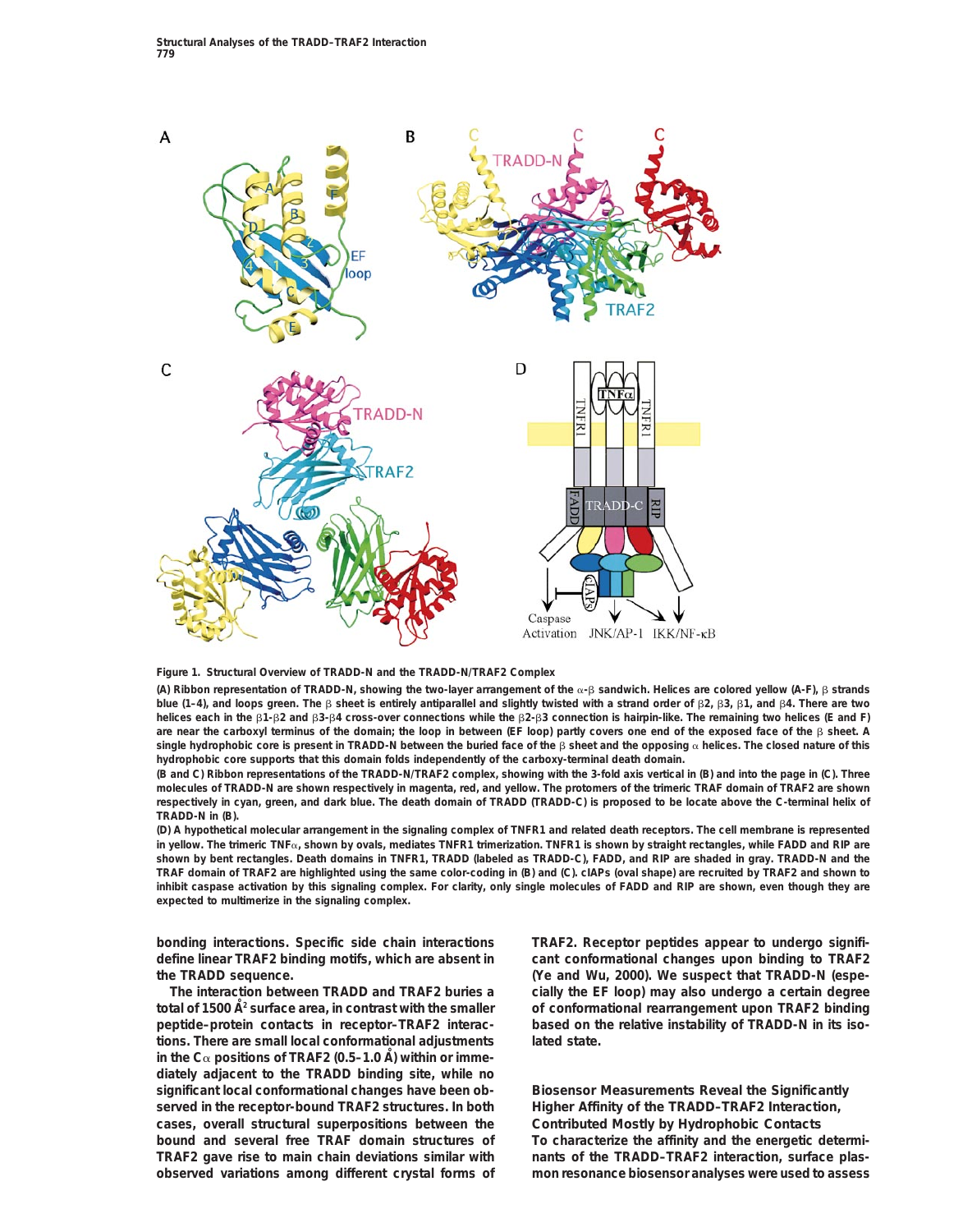

## **Figure 2. Structural Details of the TRADD-N/TRAF2 Complex**

**(A) Bipartite interacting surfaces formed by neighboring regions of the proteins. The TRADD-N structure is shown in the same orientation as the magenta-colored TRADD-N, while the TRAF domain of TRAF2 is rotated 180**8 **along the vertical axis relative to the cyan protomer in Figure 1B. The surface representations are colored based on their surface electrostatic potentials. The ribbon drawings have the color coding of red for residues involved in the interaction. (B), (C), and (E) are rotated approximately 90**8 **along the vertical axis relative to (A), and (D) has an orientation similar to (A). Ribbons of TRADD-N are shown in magenta and the TRAF domain of TRAF2 in cyan. For stick models, either the entire side chains or the carbon atoms are shown in yellow for TRADD-N and gray for the TRAF domain of TRAF2. Standard color coding applies to other atoms. Water molecules are represented by red balls. Labels for TRADD-N are in magenta and those for the TRAF domain of TRAF2 in cyan. (B) A ribbon drawing of the complex. Selected side chains and water molecules at the interface are shown. Approximate locations of the enlargements in (C), (D) and (E) are circled and labeled. (C) Details of the lower part of the interface (region I), showing the hydrophobic interactions. The interface is represented by a ribbon drawing, showing side chains involved in the interaction. (D) Details of the upper part of the interface (region II), showing the polar interactions. The interface is represented by a stick model. Part of the main chain that is not involved in the polar interaction is simply shown by the C**a **trace. Potential hydrogen bonds and salt bridges are represented by yellow dotted lines. Residues 145–147 of TRADD form antiparallel main chain hydrogen bonds with residues 448–450 of TRAF2 in the connection between** b**6 and** b**7. Many side chain hydrogen bonds and salt bridges exit at this interface including the bidentate hydrogen bonds between the guanidinium group of R146 in TRADD and the carboxylate of D445 in TRAF2. (E) Details of water-mediated interactions near the center of the interface. Most of these interactions are between the polar and charged side chain atoms of TRADD and the polar main chain atoms of TRAF2 at the edge of the** b **sandwich. In addition to bridging the TRADD-TRAF2 interface, the water molecules may also provide hydration to the polar and charged atoms in the vicinity.**

**the native interaction and the effects of TRADD-N muta- is further supported by the significant affinity enhancetions (Figure 3). To avoid potential avidity effects, the ment in the binding of trimeric TRAF2 to Biosensor chips trimeric TRAF domain of TRAF2 was coupled to the coupled with increasing densities of TRADD-N (data not biosensor chip to measure the binding of monomeric shown). TRADD-N. The native interaction gave rise to a dissocia- Residues in regions I and II showed differential effects** tion constant of 7.8  $\pm$  3.6  $\mu$ M with an on-rate of 1.65  $\pm$  on the binding affinity, in a manner unrelated to their  $0.7 \times 10^5$  M<sup>-1</sup>s<sup>-1</sup> and an off-rate of 1.3  $\pm$  0.2 s<sup>-1</sup> **interaction is significantly stronger than direct receptor– alanine substitutions of residues in region I (Y16, F18, TRAF2** interactions ( $K_D = 40 \mu M - 1.0 \text{ mM}$ ) (Ye and Wu, H65, and S67) had much more drastic effects, despite 2000). However, it is still rather weak compared to other their smaller surface area contribution. This may be **protein–protein interactions (Kuriyan and Cowburn, 1997), plained by their complete solvent inaccessibility in the which is indicative of the importance of multimeric inter- complex and the largely hydrophobic nature of the conaction in this TRAF2 recruitment and in the assembly of tact. Residues in region II were selected for their large the TNFR1 signaling complex. The importance of avidity surface area burial and their abilities to form direct and**

surface area burial at the interface (Figure 3). In general, their smaller surface area contribution. This may be ex-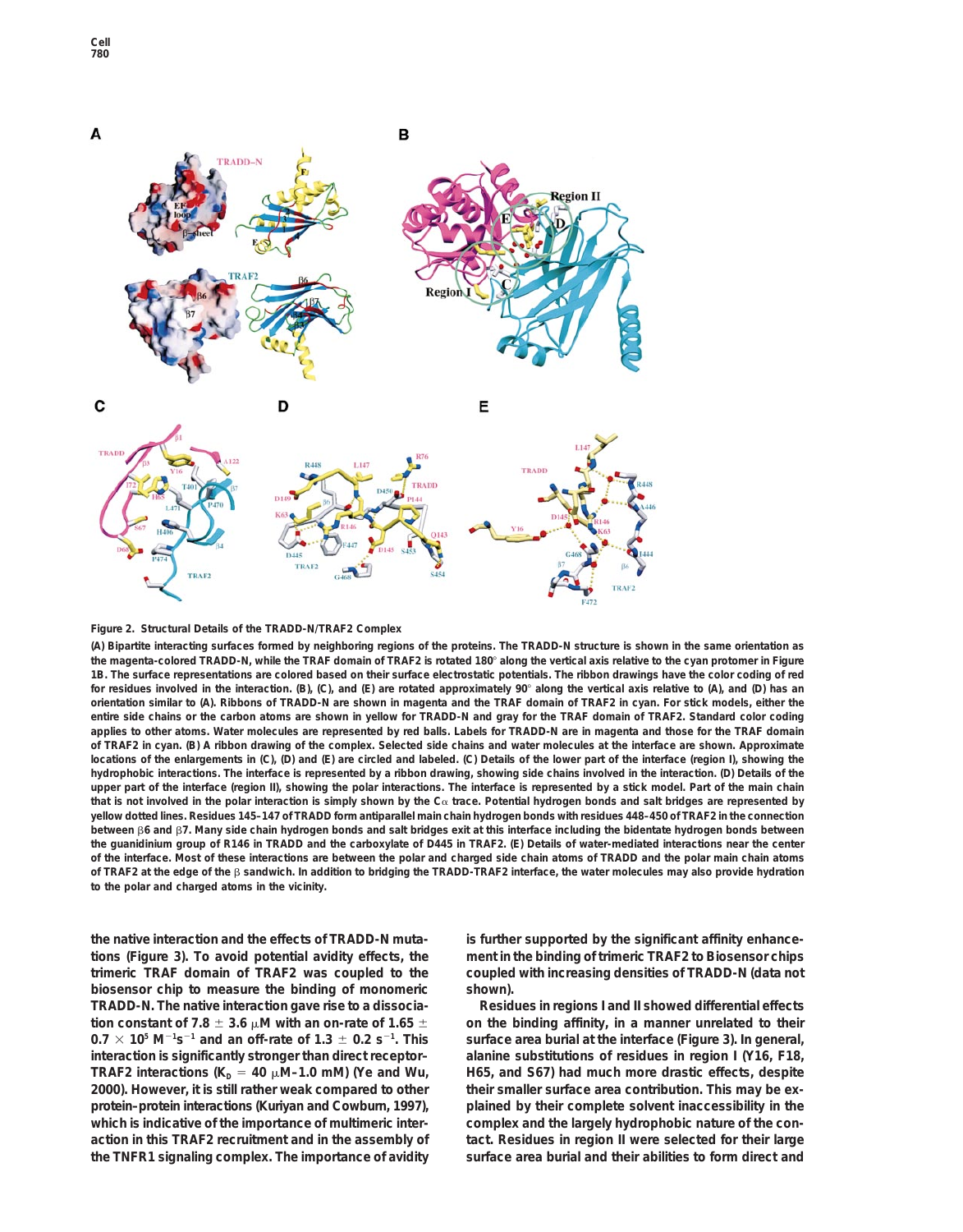

 $0.5$ 

1.6

 $0.7$ 

### **Figure 3. Energetics of the Interaction**

**(A) Mapping of structural features onto the TRADD-N sequence. The first line is human TRADD and the second line is mouse TRADD with identical residues shown as dashes. Solvent accessibility of each TRADD-N residue when the TRAF2 structure is pulled away is shaded below the sequences. Residues involved in TRAF2 interaction are colored based on their total surface area burials and those completely buried at the interface are labeled by asterisks. TRADD residues involved in TRAF2 interaction are almost entirely identical between the human and mouse sequences, suggesting a functional conservation among the mammalian species. (B) Characterization of the interactions of wild-type and mutant TRADD-N with wildtype TRAF domain of TRAF2 using biosensor** analysis. The dissociation constants (K<sub>p</sub>) in m**M and relative to the wild-type interaction** are shown, as well as the calculated  $\Delta\Delta G$  of **the mutational effects (25**8**C).**

**(C) TRAF2-interacting surface of TRADD-N. Region I is shown in cold colors (light blue, blue, dark blue, green, and purple) and region II in different shades of red. Colors for each mutated residue follow the same text color in (B).**

**water-mediated hydrogen bonds or salt bridges at the whether other TRAF family members may also interact interface (Q143, D145, R146, and L147). Rather unex- with TRADD. Existing experimental data have produced pectedly, mutations on Q143, D145, and L147 had mini- conflicting results regarding this specificity (Hsu et al., mal effects on the binding energy (**#**3-fold). The only 1996b; Shu et al., 1996). The availability of the crystal residue that exhibits a large effect is R146, which forms structure allowed us to resolve this issue by careful buried bidentate hydrogen bonds and a salt bridge to examination of the sequence conservation among difresidue D445 of TRAF2. For most of the mutations in ferent TRAF proteins at the TRADD-N binding site fol-**<br> **both regions I and II, the direct removal of a particular lowed by structure-based mutagenesis. These "switc** both regions I and II, the direct removal of a particular<br>interaction rather than local conformational perturbation accounts for a majority of the effects. This is supported<br>by structure-based mutagenesis. These "switch-<br>

 $2.2$ 

17

 $3,2$ 

 $130 + 5$ 

 $25 + 1$ 

D145K

**R146A** 

 $L147$ 

**To fully elucidate the functional consequence of the kcal/mol, corresponding to a 30-fold decrease in affinity.**

**In TRAF6, almost all TRADD-interacting residues are Swapping Mutagenesis Shows the Specificity substituted, including residues T401 and L471. In addiof TRADD for TRAF1 and TRAF2: Implication tion, mutations D450K and S467F also had unfavorable for the Recruitment of cIAPs effects on the interaction. The predicted additive effects to the Signaling Complex of this double mutation alone could lead to a**  $\Delta\Delta G$  **of 2 TRADD–TRAF2 interaction, it is important to establish The only TRAF family member that appears to retain the**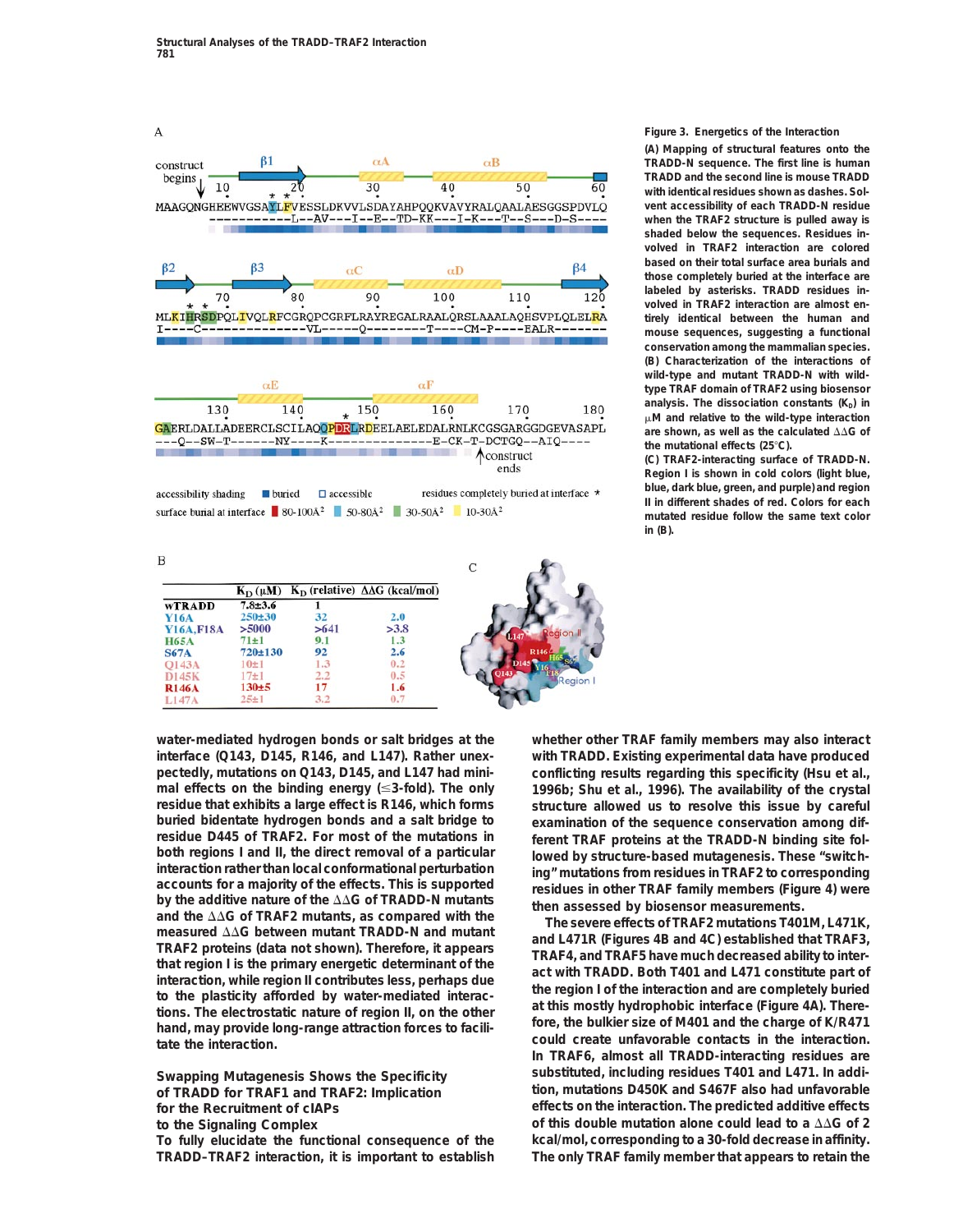

residues completely buried at interface \*

|                            | $K_{D}$<br>$(\mu M)$         | $K_{D}$     | $\Delta\Delta G$<br>(relative) (kcal/mol) |  |
|----------------------------|------------------------------|-------------|-------------------------------------------|--|
| wTRAF2                     |                              |             |                                           |  |
| $S454A$ <sup>TRAF1</sup>   | $7.8 + 3.6$<br>$4.6 \pm 0.1$ |             |                                           |  |
| T401MTRAF3                 | $140 + 20$                   | 0.6<br>18   | $-0.3$<br>1.7                             |  |
| $L471K$ <sup>TRAF4</sup>   | <b>U.D.</b>                  | <b>U.D.</b> | <b>U.D.</b>                               |  |
| $L471R$ <sup>TRAF5</sup>   | <b>U.D.</b>                  | <b>U.D.</b> | U.D.                                      |  |
| $D450K$ <sup>TRAF6</sup>   | $45 + 1$                     | 5.8         | 1.0                                       |  |
| $S467F$ <sup>TRAF4/6</sup> | $42 + 1$                     | 5.4         | 1.0                                       |  |



members at the TRADD binding site. TRAF2 residues involved in **to More Effective TRADD-Mediated**<br>TRADD interaction are shaded as in Figure 3A. Identical residues **TRAF2 Signaling** 

**TRAF2 with wild-type TRADD-N using biosensor analysis. The dissociation constants (K<sub>D</sub>) in μM and relative to the wild-type interaction** mM) (Ye and Wu, 2000), suggests that TRADD might are shown, as well as the calculated ΔΔG of the mutational effects be a stronger inducer of TRAF2

**mutated residue follow the same text color in (B). mediated signaling, since both TNFR1 and TNFR2 bind**

**(D) TRAF2 in complex with a TNFR2 peptide bearing the sequence with high affinity to soluble TNF**a**.** of QVPFSKEEC (Park et al., 1999). The TNFR2 peptide is shown in<br>a stick model with carbon atoms in yellow, nitrogen atoms in blue,<br>oxygen atoms in red, and sulfur atoms in green. TNFR2-interacting<br>surface of TRAF2 is color with the TRADD-interacting surface and purple for the remaining **region. the TNF receptors. The number of TNF receptors on**

**almost entirely identical residues at the TRADD binding ard analyses of the binding data showed that the TNFR1 site. The only nonconserved substitution S454A pro- deficient fibroblasts contain approximately 3800 TNFR2 duced little change in the affinity (Figure 4B), even per cell with a dissociation constant of 0.09 nM and that though the side chain of S454 appears to mediate a the TNFR2-deficient fibroblasts contain** z**9600 TNFR1 hydrogen-bonding interaction with Q143 of TRADD. per cell with a dissociation constant of 0.07 nM.**

**Consistently, Q143A mutation on TRADD also had minimal effect on the binding (Figure 3B), perhaps due to the plasticity of region II of the interface. The avidity contribution during assembly of the signaling complex should further enhance the specificity of TRADD for TRAF1 and TRAF2, as compared with the affinity differences shown in the monovalent interactions.**

**The specificity of TRADD for TRAF1 and TRAF2 ensures the recruitment of cIAPs to the signaling complex, which may be important for direct caspase-8 inhibition (Wang et al., 1998) and the immediate suppression of apoptosis at the apical point of the cascade (Figure 1D). The cellular caspase inhibitors cIAP1 and cIAP2 were originally isolated from the TNFR2 signaling complex and shown to interact constitutively with TRAF1 and TRAF2 (Rothe et al., 1995). This interaction is rather unique as other inhibitors of apoptosis proteins (IAPs) do not interact with any TRAF proteins and other TRAF proteins do not interact with cIAPs (Roy et al., 1997). In addition, this interaction with cIAPs requires both TRAF1 and TRAF2 (Rothe et al., 1995). Therefore, like TRADD, the cIAPs have the same specificity for TRAF1 and TRAF2. This is in contrast with the direct TRAF recruitment by the subgroup of TNF receptors that do not contain a death domain, which exhibits a more promiscuous specificity for TRAF1, 2, 3, and 5 (Park et al., 1999; Ye et al., 1999). Interestingly, TRAF1 does not contain an amino-terminal effector domain for survival signaling via transcriptional gene activation, while other TRAF proteins such as TRAF5 and TRAF6 do. Therefore, the inclusion of TRAF1 in the TNFR1 signaling complex further implicates the importance of cIAPs for the intrinsic antiapoptotic function of TNFR1.**

# **Figure 4. Specificity of the Interaction The Higher Affinity of the TRADD-TRAF2 Interaction (A) Sequence alignment of different human and mouse TRAF family versus the Receptor-TRAF2 Interactions Leads**

TRAF2 Signaling<br>
in other TRAFs are also colored with the same scheme. Residues<br>
completely buried at the interfaction of the interfactions of wild-type and mutant<br>
(B) Characterization of the interactions of wild-type an are shown, as well as the calculated  $\triangle\triangle G$  of the mutational effects<br>
(25°C). U. D., undetectable.<br>
(C) TRADD-interacting surface of TRAF2. Region I is shown in cold<br>
colors (light blue, dark blue and green) and region

**each type of fibroblast was first determined for the normalization of TRAF2 signaling. The binding of each type of fibroblasts to 125I-labeled TNF**a **in the absence and ability to interact with TRADD is TRAF1, which contains presence of excess cold TNF**a **was measured. Scatch-**

B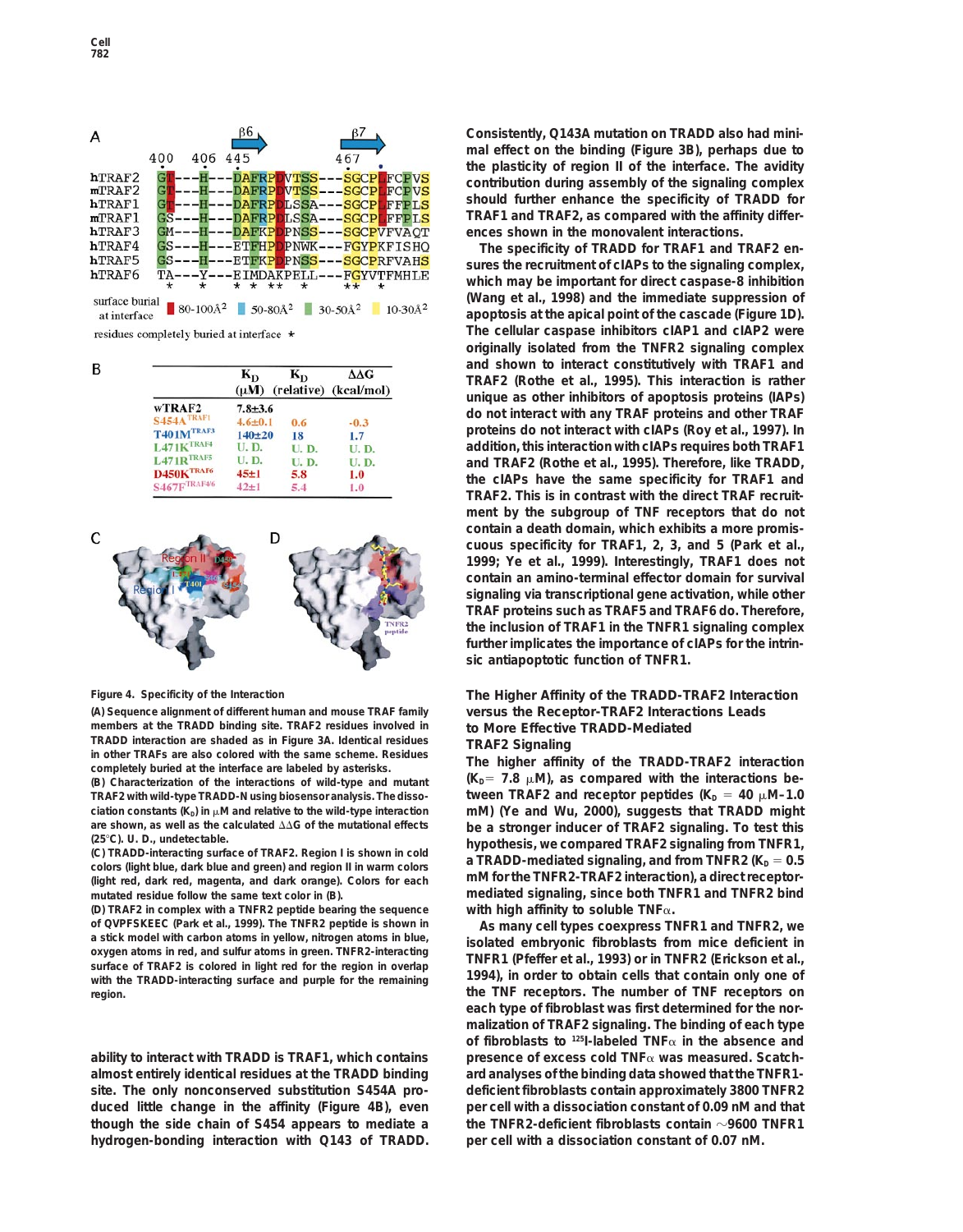

wild-type TRADD, and TRADD mutants H65A, Y16A, and S67A are

pressing a dominant-negative form of TRAF2 have cell death.<br>
shown that TRAF2 is the major activator of JNK by TNF<sub> $\alpha$ </sub> There may be two ways that TRAF2 can protect the **shown that TRAF2 is the major activator of JNK by TNF**α **(Lee et al., 1997; Yeh et al., 1997), we used JNK activation cells from apoptosis and the cooperation of the two as the readout for TRAF2-mediated signal transduction. mechanisms may be necessary for efficient apoptosis The primary embryonic fibroblasts were treated with suppression. The first mechanism has to do with recruitmouse TNF**a **and the levels of doubly phosphorylated ment of the cellular caspase inhibitors, cIAP1 and cIAP2, JNK were detected at 10 and 30 min poststimulation to the TNFR1 signaling complex by TRAF1 and TRAF2 using specific anti-phospho-JNK antibodies. The TNFR1- to inhibit caspase-8 activation (Rothe et al., 1995; Wang containing fibroblasts had significantly higher levels of et al., 1998). This mechanism acts at the entry point JNK activation than the TNFR2-containing fibroblasts of TNF**a**-mediated apoptosis, is independent of gene (Figure 5A), substantiating TRADD as the more effective initiator of TRAF2 signaling. The higher level of TRAF2 TRAF1 and TRAF2 but not other members of the TRAF signaling by TNFR1 also indicates an effective interac- family. The second mechanism may be related to the tion between the death domain of TRADD and TNFR1. ability of TRAF2 to activate JNK and NF-**k**B, both of Interestingly, it has been shown that in the absence of which may induce the expression of antiapoptotic genes receptor activation, the death domain of TNFR1 is bound to suppress cell death (Beg and Baltimore, 1996; Minden to a silencer protein to suppress its tendency to signal and Karin, 1997). Since apoptosis induction can be fast (Jiang et al., 1999). and does not require gene transcription and protein**

## **The High Affinity of the TRADD–TRAF2 Interaction Is Required for Efficient Suppression of Apoptosis**

**TNFR1 and related death receptors constitute one of the most intriguing intracellular signaling pathways that are capable of both cell survival promotion and cell death induction. Under most circumstances, however, TNF**a **treatment rarely induces cell death and the survival pathway through TRAF2 and RIP appears to dominate the signaling process. TRAF2 signaling plays an important role in protection of apoptosis as TRAF2-deficient mice are overly sensitive to TNF**a**-induced cell death (Yeh et al., 1997). The much higher affinity of TRAF2 recruitment by TRADD versus the direct TRAF2 recruitment by TNF receptors without a death domain, suggests the importance of preserving this high affinity in the signal transduction by TNFR1 and related receptors. Using TRADD mutants with various degrees of affinity decrease to TRAF2, we analyzed the effects of**

**these mutations in providing apoptosis protection. We selected three single-site mutations of TRADD, H65A, Y16A, and S67A with decreasing affinities to TRAF2 (Figure 3B), and tested their apoptosis-inducing effects in a transfection assay. It has been shown that TRADD transfection or overexpression could induce significant cell death in TNF**a**-sensitive cell lines such as L929 (Liou and Liou, 1999). If the interaction between TRADD and TRAF2 is sensitive to affinity modulation, TRADD mutants with decreased TRAF2 recruiting capability would be expected to exert more potent cell death effects. The experimental results showed that indeed the TRADD mutants were highly potent in apoptosis Figure 5. Functional Analysis of the Interaction between TRADD and TRAF2 induction, as compared with the wild-type TRADD (Fig- (A) Comparison of JNK signaling in fibroblasts containing either ure 5B). Only a small percentage of transfected cells TNFR1 or TNFR2 only. Embryonic fibroblasts unstimulated (0 min) were viable two days posttransfection. The H65A mutant or stimulated (10 and 30 min) with TNF**a **were lysed, loaded based exhibits a mere 9-fold decrease in TRAF2 binding and** on normalized receptor numbers, and probed with antibodies<br>against the doubly phosphorylated JNK (upper panel) and total JNK<br>(lower panel). JNK was activated upon TNF<sub>α</sub> treatment and down-<br>regulation of JNK was observed. (B) TRADD-mediated apoptosis assay. Percentages of apoptotic and the standard deviations for the control vector (CDM8), the control of teraction between TRADD and TRAF2 is extremely sen-<br>
wild-type TRADD, and TRADD mutants **shown. monomeric affinity, which may translate into a larger difference in the multimeric interaction, could lead to an As TRAF2-deficient mice and transgenic mice ex- imbalance in the regulation between cell survival and**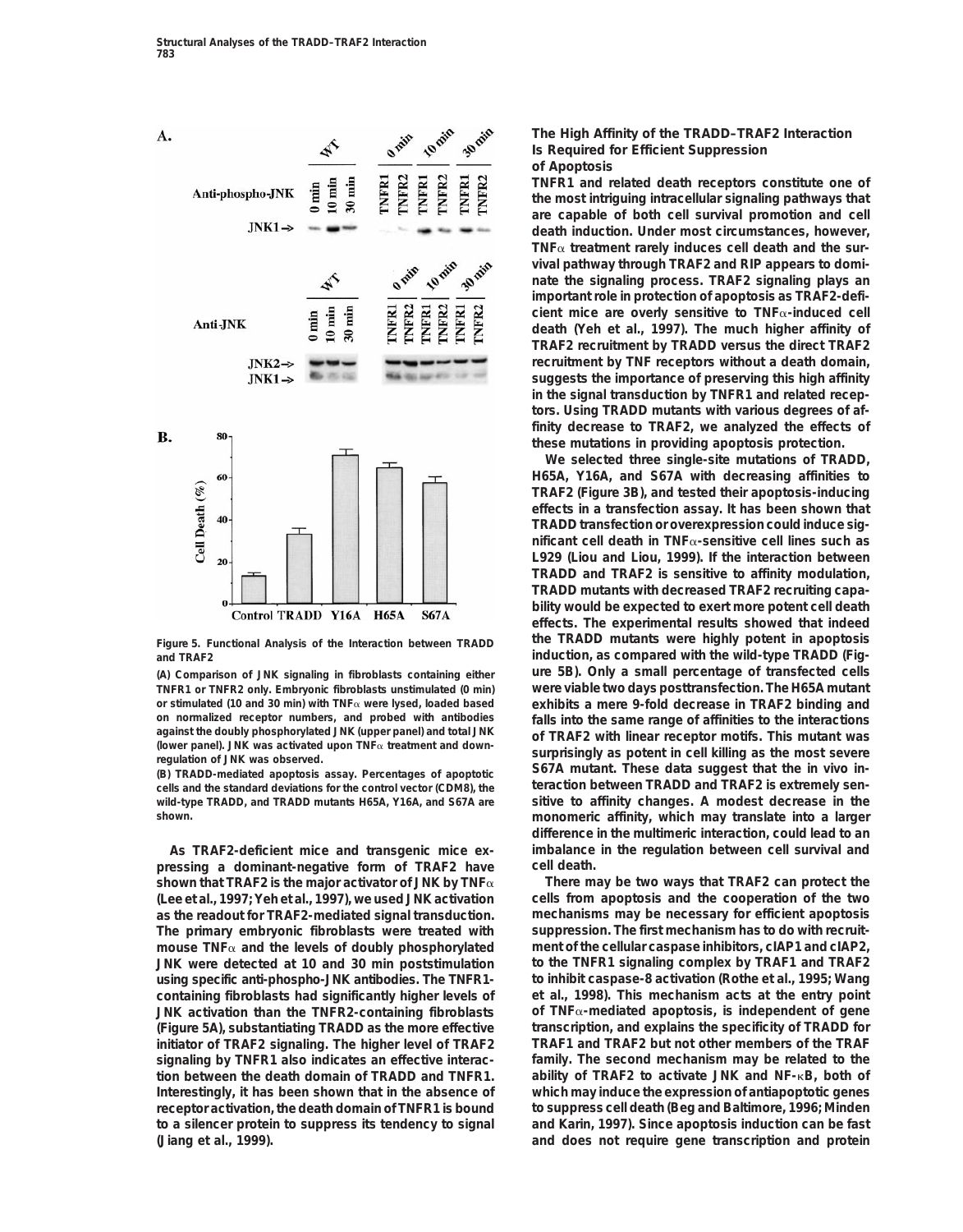|                   | Table 1. Structure Determination                                |                                                                        |                    |                   |                  |                          |             |               |             |  |  |  |  |
|-------------------|-----------------------------------------------------------------|------------------------------------------------------------------------|--------------------|-------------------|------------------|--------------------------|-------------|---------------|-------------|--|--|--|--|
|                   | MAD Phasing $(30-2.1 \text{ Å})$                                |                                                                        |                    |                   |                  |                          |             |               |             |  |  |  |  |
|                   |                                                                 | Cell dimensions: $a = b = 131.5$ Å, $c = 62.8$ Å (R3)                  |                    |                   |                  | <b>Diffraction Ratio</b> |             |               |             |  |  |  |  |
|                   | Wavelength                                                      | Energy                                                                 | $R_{\text{merge}}$ | Completeness      |                  | $\lambda_{1}$            | $\lambda_2$ | $\lambda_3$   | $\lambda_4$ |  |  |  |  |
| $\lambda_1$       | $0.992 \text{ Å}$                                               | 12500ev                                                                | 5.6%               | 80.0%             |                  | 4.0%                     | 4.4%        | 4.5%          | 6.3%        |  |  |  |  |
| $\lambda_2$       | 0.979A                                                          | 12660ev                                                                | 5.6%               | 78.4%             |                  |                          | 5.0%        | 4.1%          | 7.1%        |  |  |  |  |
| $\lambda_3$       | 0.979A                                                          | 12664ev                                                                | 5.5%               | 81.7%             |                  |                          |             | 6.5%          | 5.2%        |  |  |  |  |
| $\lambda_4$       | 0.968A                                                          | 12820ev                                                                | 6.0%               | 85.4%             |                  |                          |             |               | 5.0%        |  |  |  |  |
|                   | <b>MADSYS statistics</b><br>$\Delta(\Delta\phi) = 46.8^{\circ}$ |                                                                        |                    | $R_{FA} = 41.8\%$ |                  |                          |             |               |             |  |  |  |  |
|                   | Refinement (20-2.0 Å)                                           |                                                                        |                    |                   |                  |                          |             |               |             |  |  |  |  |
|                   |                                                                 | Cell dimensions: $a = b = 132.4 \text{ Å}$ . $c = 62.8 \text{ Å}$ (R3) |                    |                   |                  |                          |             |               |             |  |  |  |  |
| Wavelength        |                                                                 | $R_{\rm merge}$                                                        | Completeness       | Atoms             | H <sub>2</sub> O | $R(R_{\text{free}})$     |             | Rms Bond      | Rms Angle   |  |  |  |  |
| $0.992 \text{ Å}$ |                                                                 | 3.6%<br>96.9%                                                          |                    | 2542              | 209              | 22.9 (26.1%)             |             | $0.008$ $\AA$ | $1.7^\circ$ |  |  |  |  |

synthesis, the first mechanism is likely to be crucial in In these cases, soluble ligands are often inefficient in **placing apoptosis under check while the second mecha- eliciting signal transduction and may even act as decoys nism may further strengthen the antiapoptotic function to downregulate the signal (Kehry and Castle, 1994; of TRAF2. Hodgkin et al., 1997).**

## **Reveal the Different Avidity Requirements and the Associated cIAPs in Sensitizing for Efficient Signaling TNFR1-Induced Cell Death**

**It has been indicated that the entire TNF receptor super- Although TNFR2 does not directly couple to apoptosis, family assembles their intracellular signaling complex in mice deficient in TNFR2 showed decreased cell death response to ligand-induced receptor trimerization (Ban- following TNF**a **treatment (Erickson et al., 1994), while ner et al., 1993) or higher order oligomerization. In partic- overexpression of TNFR2 could lead to increased sensiular, the ligand dependence of TRADD recruitment to tivity to TNF**a**-induced apoptosis (Heller et al., 1992; TNFR1 and the sequential binding of TRAF2 following Vandenabeele et al., 1995; Weiss et al., 1997; Haridas TRADD recruitment have been demonstrated experi- et al., 1998; Chan and Lenardo, 2000). Moreover, TNF**a**mentally (Hsu et al., 1996b; Shu et al., 1996). Therefore, induced apoptosis of activated primary T lymphocytes the avidity provided by different degrees of multimeric has also been shown to require TNFR2 (Sarin et al., interactions, as well as the intrinsic affinity between the 1995; Zheng et al., 1995). Functionally, this may be imsignaling proteins, drive the signal transduction cascade portant for Fas-independent peripheral deletion of T** of this family of receptors. **and the regulation of mature T cell homeo-**

**The consideration on the combined effects of affinity stasis. and avidity explains why TNFR2 is rather nonresponsive We propose that the observed cooperation of TNFR2 to soluble TNF**a **but mostly responds to cell-bound TNF**a **in TNFR1-mediated apoptosis could be explained by a (Grell et al., 1995), while TNFR1 can be stimulated effi- decreased recruitment of TRAF1, TRAF2, and cIAPs in ciently with soluble TNF**a**. TNF**a **is synthesized as a the TNFR1 signaling complex. Overexpression or upregtransmembrane ligand and efficiently converted to solu- ulation of expression of TNFR2 upon T cell activation ble TNF**a **under most but not all circumstances. The could lead to an increased association of TRAF1 and** affinity of the TNFR2–TRAF2 interaction (K<sub>D</sub> = 0.5 mM) TRAF2 with TNFR2, sequestering intracellular TRAF1, **is remarkably lower than the TRADD–TRAF2 interaction. TRAF2, and the constitutively associated cIAPs away** The cell-bound  $TNF\alpha$  may be capable of creating higher  $\qquad$  from the signaling complex of TNFR1 and related recep**order of receptor clustering than soluble TNF**a **and may tors. In keeping with this proposal, the TRAF2 binding therefore provide enhanced avidity to TRAF2 recruit- region of TNFR2 is required for this potentiation of ment by TNFR2 to potentiate this signal transduction. TNFR1-mediated apoptosis (Weiss et al., 1998). TNFR2 signaling can also be induced by the upregula- This interplay between TNFR2 and TNFR1 may be tion of expression, which again increases the avidity extended to other members of the TNF receptor supercontribution of TRAF2 recruitment. family such as CD40, CD30, LT-**b**R and CD27. These**

**many members of the TNF receptor superfamily, such certain circumstances (Grell et al., 1999). Similar to as CD40, CD30, Ox40, and 4-1BB (K<sub>D</sub> = 40**  $\mu$ **M-1.0 mM), TNFR2, activation of any of these receptors could lead implies that a higher order of aggregation may be re- to a sequestration, and possibly degradation (Duckett quired for the optimal signal transduction of these re- and Thompson, 1997), of TRAF1, TRAF2, and cIAPs. As ceptors. In keeping with this observation, the corre- these receptors have been shown to induce the expressponding ligands for these receptors are membrane sion of TNF**a **(Grell et al., 1999), the thus activated TNFR1 bound, which could induce more aggregation and pro- would be tipped to apoptosis induction under the lack vide higher avidity for the receptor–TRAF2 interactions. of recruitment of TRAF1, TRAF2, and cIAPs.**

# **The Affinity Differences of TRAF2 Recruitment The Competitive Recruitment of TRAF1, TRAF2,**

**The generally weaker affinity between TRAF2 and receptors have been shown to induce cell death under**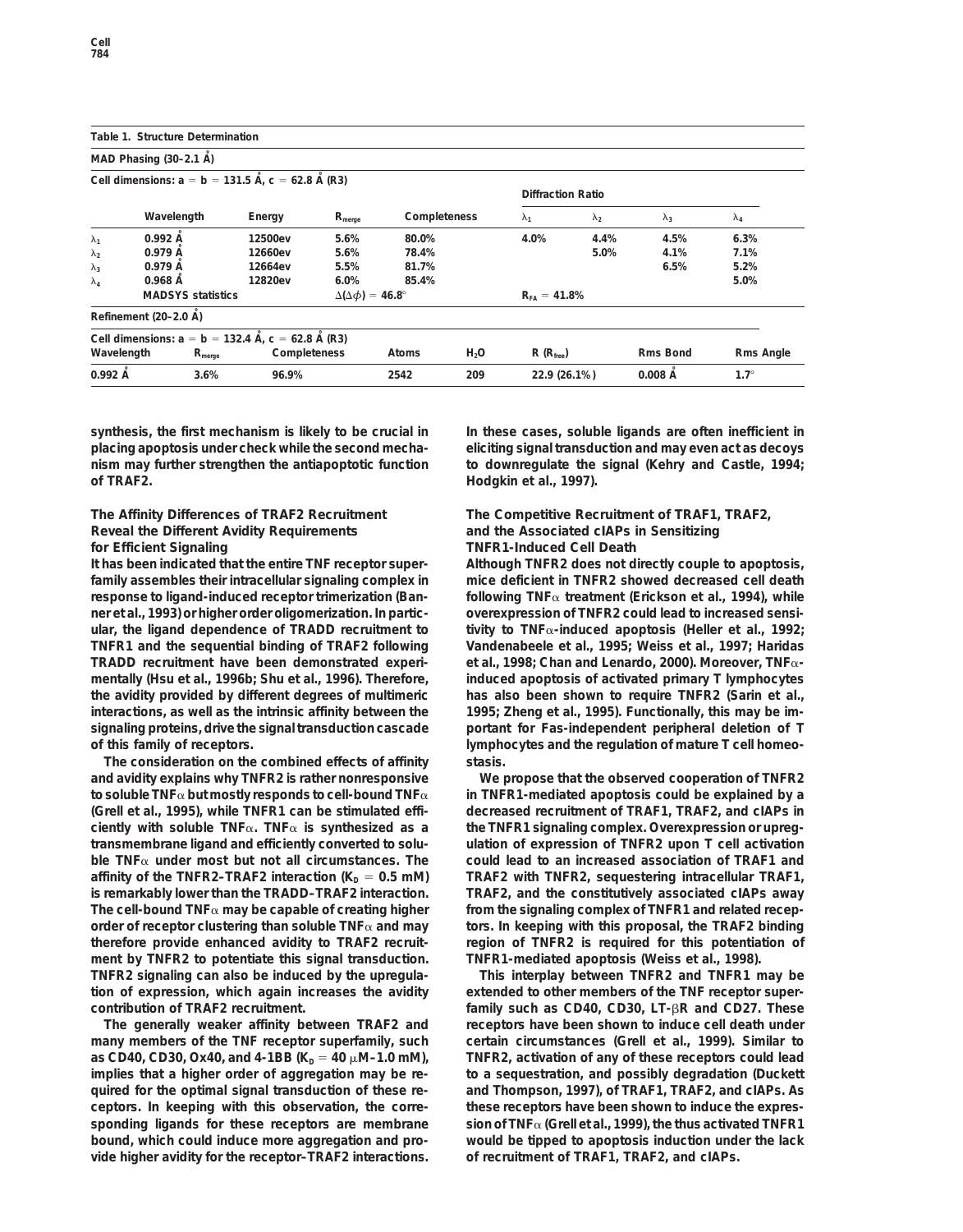**327–501) was performed as described earlier (Park et al., 1999). levels (1200–1300 RU). A separate reference flow cell was activated** Bacterial expression of the TRAF2 binding domain of TRADD (resi-<br>
dues 1–169), previously identified from deletion analysis (Hsu et al., ments were performed at 25°C using a flow rate of 100 µl/min. **1996b), yielded protein that was severely prone to aggregation and TRADD-N was injected over the sample and reference flow cells at** did not associate appreciably with purified TRAF domain of TRAF2 concentrations of 60, 20, 6.6, 2.2, 0.74, and 0  $\mu$ M. The running buffer **in vitro. In contrast, an alternative construct (TRADD-N, residues contained 10 mM HEPES at pH 7.4, 150 mM NaCl, 3.4 mM EDTA, 7–163), designed based on amino acid sequence analysis (Rost and and 0.005% Tween 20. Each concentration of TRADD-N was in-**Sander, 1994), gave rise to a monomeric protein under overnight jected three times in random order. No regeneration condition was **induction at 20**8**C. The protein contained a carboxy-terminal polyhis- required as the bound TRADD-N dissociated back to baseline in a tidine tag and was purified by nickel affinity chromatography and few seconds. gel filtration. For complex formation, slightly excess TRADD-N was Binding data were prepared for kinetic analysis by subtracting incubated with the TRAF domain of TRAF2 at 37**8**C for 30 min. The responses from the reference surface and average blank injections resulting mixture was further purified by gel filtration. The complex (Myszka, 1999). The association and dissociation phase data were**

**tion limit from 3.0 A single global fitting for the mutant proteins. ˚ to 2.4 A˚ using a rotating anode X-ray source. There are seven methionine residues in the TRAF domain of TRAF2 and only one in TRADD-N. Therefore, the TRAF domain of TRAF2 was produced in the selenomethionyl form (Hendrickson et al., 1990) Scatchard Analysis for the Binding of TNF**a **for MAD phasing using selenium-containing crystals. These crystals to Embryonic Fibroblasts** to space group R3 with one complex per crystallographic asymmet-

**selenomethionyl crystal was collected at 12500ev, which was used** for phase and model refinement. Data processing was carried out<br>in the HKL package (Otwinowski, 1990). The scaled reflections were<br>left unmerged for subsequent MAD phasing.<br>Phase calculations were performed at a resolutio

**building (Jones et al., 1991) and refinement (Brunger et al., 1998)** Were necessary for sequence assignment and complete tracing of<br>
the TRADD polypeptide chain (residues 8–163). The main chain<br>
atoms of two additional residues from the His-tag (residues<br>
LEHHHHHH) were also visible and bui

**coupling chemistry described previously (Johnsson et al., 1991). the percentage cell death were obtained.**

**Experimental Procedures For the wild-type interaction, the entire biosensor experiment was repeated four times using immobilized TRAF2 levels of 300, 500, Complex Formation and Crystallization 800, and 1000 RU. For mutant interactions, each TRAF2 variant was Protein preparation for the TRAF domain of human TRAF2 (residues immobilized onto a separate biosensor surface at high response** ments were performed at 25°C using a flow rate of 100  $\mu$ l/min.

**exhibited much improved stability over isolated TRADD-N. fitted simultaneously to a single bimolecular interaction model (A** 1 **The complex between TRADD-N and the TRAF domain of TRAF2 B** 5 **AB) using program CLAMP (Morton and Myszka, 1998; Myszka was crystallized by vapor diffusion using 11% PEG4K and 4% iso- and Morton, 1998). The standard deviations of the measurements propanol at pH 5.6. Although crystals may be obtained with PEG4K were determined from averaging four independently fitted paramealone, the addition of isopropanol dramatically improved the diffrac- ters for the wild-type interaction and from statistical errors of a**

**Recombinant mouse TNFa (Pepro Tech)** was labeled by <sup>125</sup>l to a<br>
to space group R3 with one complex per crystallographic asymmet-<br>
specific activity of 1.7 × 10<sup>8</sup> cpm/nmol. Embryonic fibroblasts were **ric unit. The molecular 3-fold axis of the complex coincides with the isolated from mice deficient in TNFR1 or TNFR2 (Jackson Laboracrystallographic 3-fold axis. tories) and maintained in DMEM supplemented with 15% fetal bovine serum. Binding of 125I-TNF**a **to TNFR1- or TNFR2-containing fibroblasts (0.25**  $\times$  10<sup>6</sup> and 0.36  $\times$  10<sup>6</sup> cells, respectively) was carried<br>Out at 4°C in 6-well culture dishes at concentrations of 0.075 nM, Crystal structure of the complex was phased by MAD analysis and<br>
cout at 4°C in 6-well culture dishes at concentrations of 0.075 nM,<br>
partial model phase combination (Table 1). The MAD data set was<br>
collected at the HHMI

For JNK signaling assay, cells were plated at 3-5 × 10°/well of a<br>
Phase calculations were performed at a resolution of 2.1 Å using<br>
the program MADSYS (Hendrickson, 1991). The complete data set<br>
tions of recombinant mouse

models were generated using the program Setor (Evans, 1993) and<br>
molecular surface representations were produced with the program<br>
GRASP (Nicholls et al., 1991).<br>
GRASP (Nicholls et al., 1991).<br>
fected with 4  $\mu$ g of CMV **control), wild-type TRADD, or mutant TRADD for 48 hr. Methods for Surface Plasmon Resonance Biosensor Analysis transfection, fixing, and X-Gal staining were performed as described The interaction of TRADD-N with the TRAF domain of TRAF2 was previously (Liou and Liou, 1999). The number of blue cells (both analyzed by surface plasmon resonance using a BIACORE 2000 shrunken dense-nucleated apoptotic cells and spindle-shaped optical biosensor (Biacore AB, Uppsala, Sweden). The TRAF domain healthy cells) were determined microscopically from eight zones on of TRAF2 was immobilized onto a B1 biosensor chip using amine each dish, from which the average and the standard deviation of**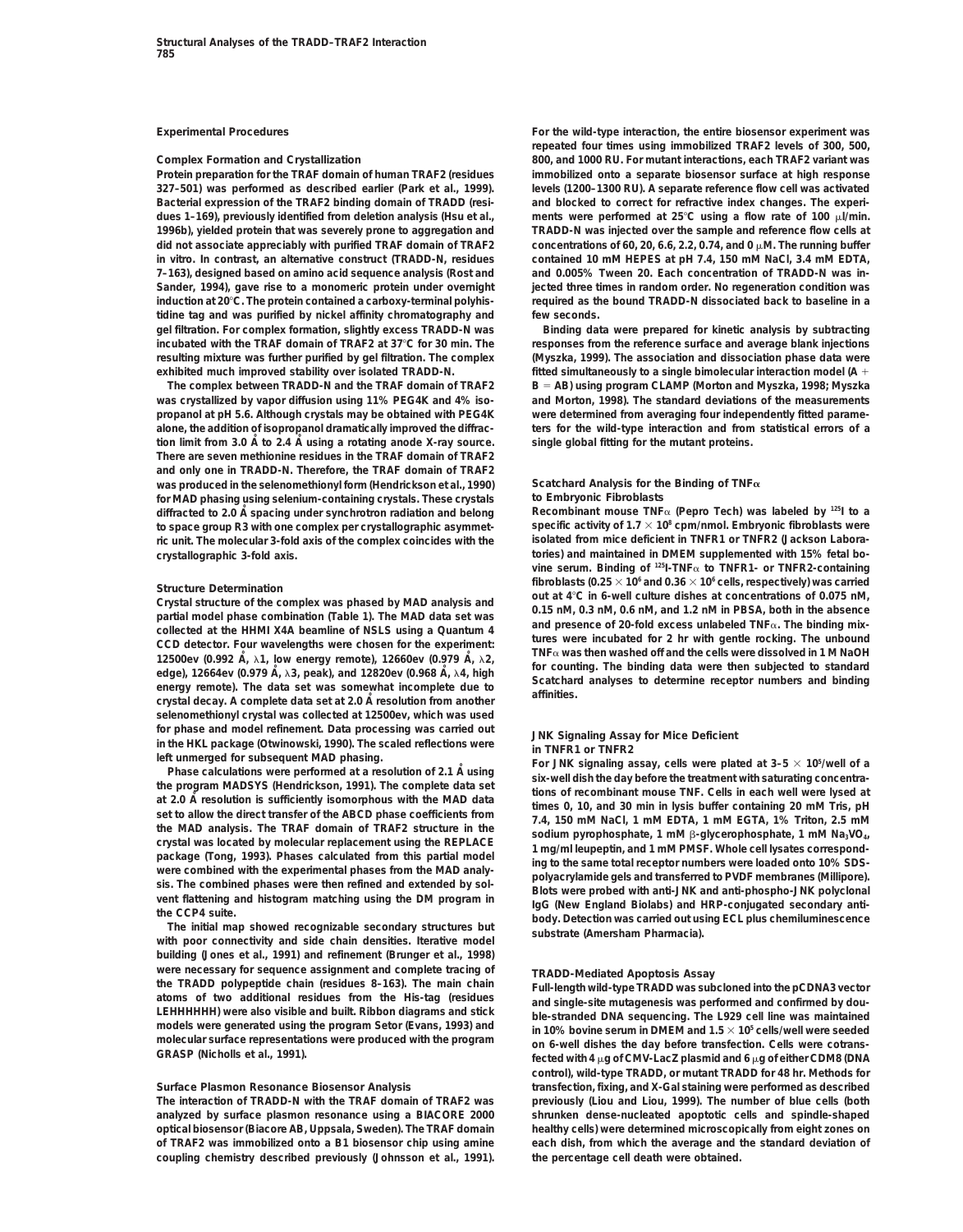**suggestions, Drs. Liang Tong, David Cowburn and John Kuriyan for kinase activation. J. Immunol.** *160***, 3152–3162.** critical discussions, Dr. Tim McGraw for help with iodination and<br>
DNA sequencing, Dr. Temple Burling for maintaining the X-ray<br>
equipment and computers, Dr. Craig Ogata for access to the HHMI<br>
Landviology M.A. (1991) Dete Equipment and computers, D. Chang Ogata for access to the Firmin<br>
X4A beamline at NSLS, and Vicki Burkit for technical assistance.<br>
This work was supported by NIH (Al47831, H. W.), the Speaker's<br>
fund (H. W.), the departme **Cancer Center grant to the Huntsman Cancer Institute (CA42014). Hendrickson, W.A., Horton, J.R., and LeMaster, D.M. (1990). Seleno-**H. W. is a Pew Scholar in the Biomedical Sciences. Y. C. P. is a **postdoctoral fellow of the Cancer Research Institute. alous diffraction (MAD): a vehicle for direct determination of three**

Arch, R.H., Gedrich, R.W., and Thompson, C.B. (1998). Tumor necro-<br>sis factor receptor-associated factors (TRAFs)—a family of adapter<br>proteins that regulates life and death. Genes Dev. 12, 2821–2830.<br>Ashbanari A. and Disti

Broger, C., Loetscher, H., Janes, W., Gentz, K., Schoenield, H.J.,<br>Broger, C., Loetscher, H., Studies and TRADD-FADD interactions define two distinct TNF re-<br>of the soluble human S5 kd TNF receptor-human TNF beta complex:<br>

Baud, V., Liu, Z., Bennett, B., Suzuki, N., Xia, Y., and Karin, M. (1999).<br>
Signaling by proinflammatory cytokines: oligomerization of TRAF2<br>
and TRAF6 is sufficient for JNK and IKK activation and target gene<br>
induction vi

**sors. Anal. Biochem.** *198***, 268–277. in preventing TNF-alpha-induced cell death. Science** *274***, 782–784. Boldin, M.P., Goncharov, T.M., Goltsev, Y.V., and Wallach, D. (1996). Jones, T.A., Zou, J.-Y., Cowan, S.W., and Kjeldgaard, M. (1991).** in Fas/APO-1- and TNF receptor-induced cell death. Cell 85, **803–815. 110–119.**

Grosse-Kunstleve, R.W., Jiang, J.S., Kuszewski, J., Nilges, M., **Pannu, N.S., et al. (1998). Crystallography and NMR system: a new growth and differentiation. Semin. Immunol.** *6***, 287–294. software suite for macromolecular structure determination. Acta Kelliher, M.A., Grimm, S., Ishida, Y., Kuo, F., Stanger, B.Z., and**

**Chan, F.K., and Lenardo, M.J. (2000). A crucial role for p80 TNF-R2 induced NF-**k**B signal. Immunity** *8***, 297–303. in amplifying p60 TNF-R1 apoptosis signals in T lymphocytes. Eur. Kuriyan, J., and Cowburn, D. (1997). Modular peptide recognition**

**Duckett, C.S., and Thompson, C.B. (1997). CD30-dependent degra-** *26***, 259–288.**

**Meek, S., Gillett, N., Sheehan, K.C., Schreiber, R.D., Goeddel, D.V., munity** *7***, 703–713.**

Stavestein, E.A., and Borst, D. (1990). Tambi necrosis factor receptor<br>
family members in the immune system. Semin. Immunol. 10,<br>
A Drosophila TNF-receptor-associated factor (TRAF) binds the ste20

Grell, M., Douni, E., Wajant, H., Lohden, M., Clauss, M., Maxeiner,<br>
B., Georgopoulos, S., Lesslauer, W., Kollias, G., Pfizenmaier, K., et Malinin, N.L., Boldin, M.P., Kovalenko, A.V., and Wallach, D. (1997).<br>
al. (1995).

**and signaling by Family Buman Transformalism** Human Transformal Communication of cell death by tumour persons factor and 8408-8413. **8408–8413. P., et al. (1999). Induction of cell death by tumour necrosis factor (TNF) receptor 2, CD40 and CD30: a role for TNF-R1 activation by Minden, A., and Karin, M. (1997). Regulation and function of the JNK endogenous membrane-anchored TNF. EMBO J.** *18***, 3034–3043. subgroup of MAP kinases. Biochim. Biophys. Acta** *1333***, F85–F104.**

**Acknowledgments Haridas, V., Darnay, B.G., Natarajan, K., Heller, R., and Aggarwal, B.B. (1998). Overexpression of the p80 TNF receptor leads to TNF-We thank Drs. David Goeddel and Wen-Chen Yeh for technical dependent apoptosis, nuclear factor-kappa B activation, and c-Jun**

**dimensional structure. EMBO J.** *9***, 1665–1672.**

**Hodgkin, P.D., Chin, S.H., Bartell, G., Mamchak, A., Doherty, K., Received November 2, 1999; revised June 2, 2000. Lyons, A.B., and Hasbold, J. (1997). The importance of efficacy and partial agonism in evaluating models of B lymphocyte activation.**<br>Int. Rev. Immunol. 15, 101–127.

Ashkenazi, A., and Dixit, V.M. (1998). Death receptors: signaling and<br>modulation. Science 281, 1305–1308. (1998). TNF-dependent recruitment of the protein kinase RIP to<br>Banner, D.W., D'Arcy, A., Janes, W., Gentz, R., Schoe

Johnsson, B., Lofas, S., and Lindquist, G. (1991). Immobilization **1297–1308. of proteins to a carboxymethyldextran-modified gold surface for** Beg, A.A., and Baltimore, D. (1996). An essential role for NF-kappaB biospecific interaction analysis in surface plasmon resonance sen-<br>in preventing TNF-alpha-induced cell death Science 274 782-784 sors. Anal. Biochem. 19

**Involvement of MACH, a novel MORT1/FADD-interacting protease, Improved methods for building models in electron density maps**

**Brunger, A.T., Adams, P.D., Clore, G.M., DeLano, W.L., Gros, P., Kehry, M.R., and Castle, B.E. (1994). Regulation of CD40 ligand**

Leder, P. (1998). The death-domain kinase RIP mediates the TNF-

**J. Immunol.** *30***, 652–660. domains in eukaryotic signaling. Annu. Rev. Biophys. Biomol. Struct.**

dation of TRAF2: implications for negative regulation of TRAF signal-<br>ing and the control of cell survival. Genes Dev. 11, 2810–2821. and Choi, Y. (1997). TRAF2 is essential for JNK but not NF-kappaB<br>Erickson, S.L., de Sau activation and regulates lymphocyte proliferation and survival. Im-

and Moore, M.W. (1994). Decreased sensitivity to tumour-necrosis<br>factor but normal T-cell development in TNF receptor-2-deficient<br>mice. Nature 372, 560-563.<br>Evans, S.V. (1993). SETOR: hardware-lighted three-dimensional<br>Eva

Example of the USBN District of the C. (1999). The ubiquitin-homology protein,<br>
134–138.<br>
Straph. 17, DAP-1, associates with TNF receptor (p60) death domain and in-<br>
134–138.<br>
Gravestein, L.A., and Borst, J. (1998). Tumor

**kinase Misshapen and activates Jun kinase. Curr. Biol.** *9***, 101–104.**

**Cell** *83* **McWhirter, S.M., Pullen, S.S., Holton, J.M., Crute, J.J., Kehry, M.R., , 793–802. and Alber, T. (1999). Crystallographic analysis of CD40 recognition Grell, M., Zimmermann, G., Gottfried, E., Chen, C.M., Grunwald, U.,**